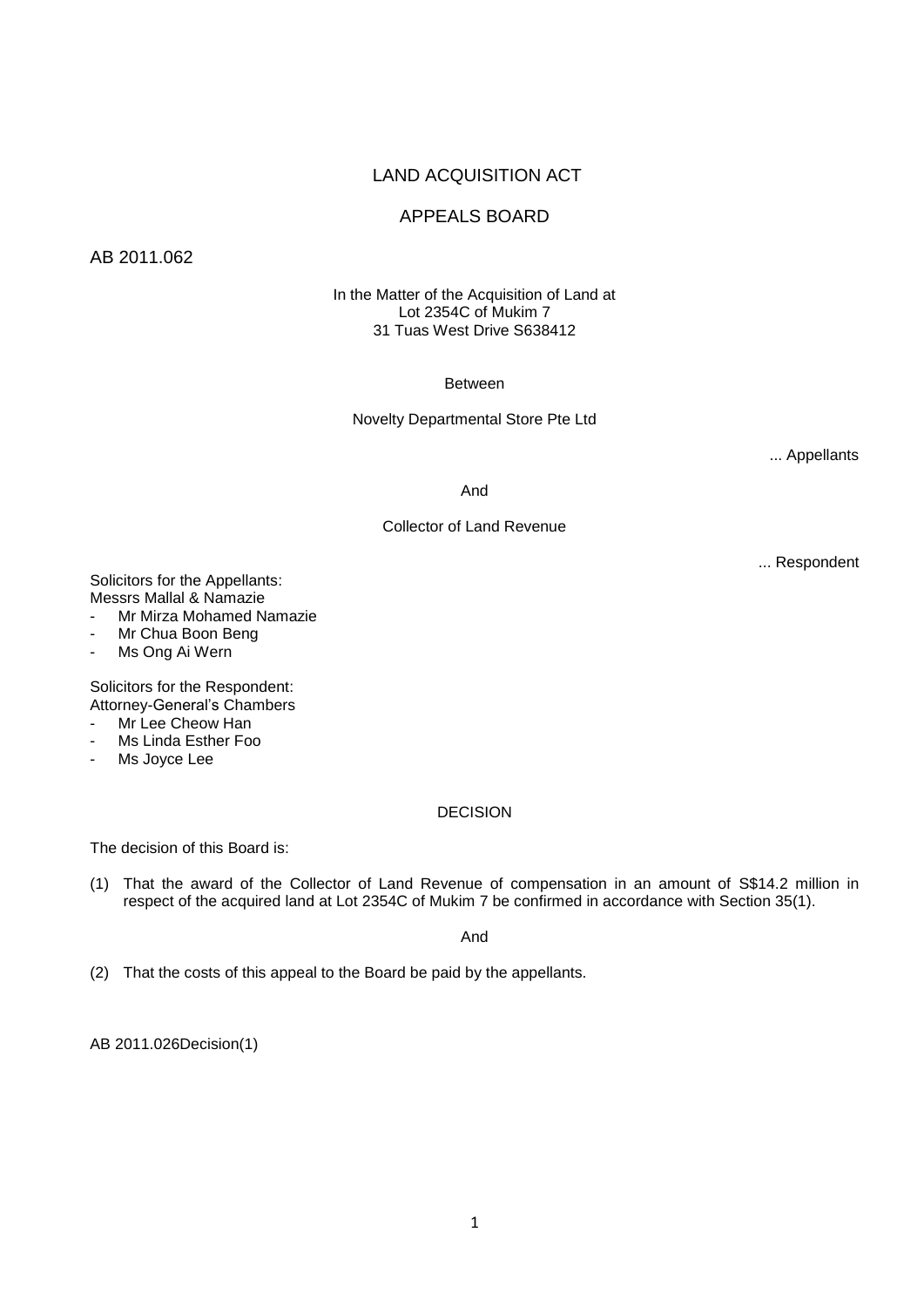## STATEMENT OF REASONS

## **Introduction**

- (1) The whole of Lot 2354C Mukim 7 at 31 Tuas West Drive, Singapore 638412 ("acquired land") was declared and gazetted for land acquisition under section 5 of the Land Acquisition Act ("Act") on 11 January 2011 ("acquisition date") for a public purpose, namely "Construction of Tuas West Mass Rapid Transit (MRT) Extension."
- (2) *Ownership*  JTC is the registered proprietor of a 99-year leasehold interest in the acquired land beginning 18 June 1986. The acquired land was subleased to the appellant, Novelty Departmental Store Pte Ltd ("Novelty") with an unexpired sublease term of 44.7 years as at acquisition date.
- (3) *Description of the Acquired Land*  The acquired land with an area of 8,896.7, comprised a JTC purpose-built 4-storey detached industrial development, being a 3-storey factory block with an upper office (on the  $4<sup>th</sup>$  storey) and a 4-storey ancillary office annex, with a gross floor area of 12,392.46 sqm. The permitted use was for "factory for assembly, knock-down operations and semi-knock-down operations including marble processing, cuttings, floor patterns, repackings and re-labelling, repacking and storage of carpentry, wardrobes, building materials and accessories and electronic products only" and for no other purpose, except with JTC's consent.
- (4) *The Collector's Award -* On 18 August 2011, the Collector of Land Revenue ("Collector") awarded statutory compensation of \$ 13.2 million to Novelty as market value of the acquired land. This was later increased to \$14.2 million via a Supplementary Award on 17 July 2012. Novelty appeals this \$14.2 million award, which they say is manifestly inadequate and unrealistic. They claim market value compensation of \$23 million.
- (5) *Onus of proof* Under section 25(3) of the Act, Novelty has the onus of proving on a balance of probabilities that the Collector's award is inadequate. Case law has recognised that an appellant in a land acquisition appeal is analogous to a plaintiff.<sup>1</sup>
- (6) *Statutory Compensation for the Acquired Land* The relevant provisions of the Act, subsections (1)(a) and 5(e) are as follows:

Section 33(1) -

1

(1) In determining the amount of compensation to be awarded for land acquired under this Act, the Board shall ... take into consideration the following matters and no others:

(a) where the date of acquisition of the land is on or after 12 February 2007, the market

<sup>1</sup> *Tan Kok Wah Dennis Christopher v Ong Bee Poh Michelle v Collector of Land Revenue, AB 2011.026 at [13]*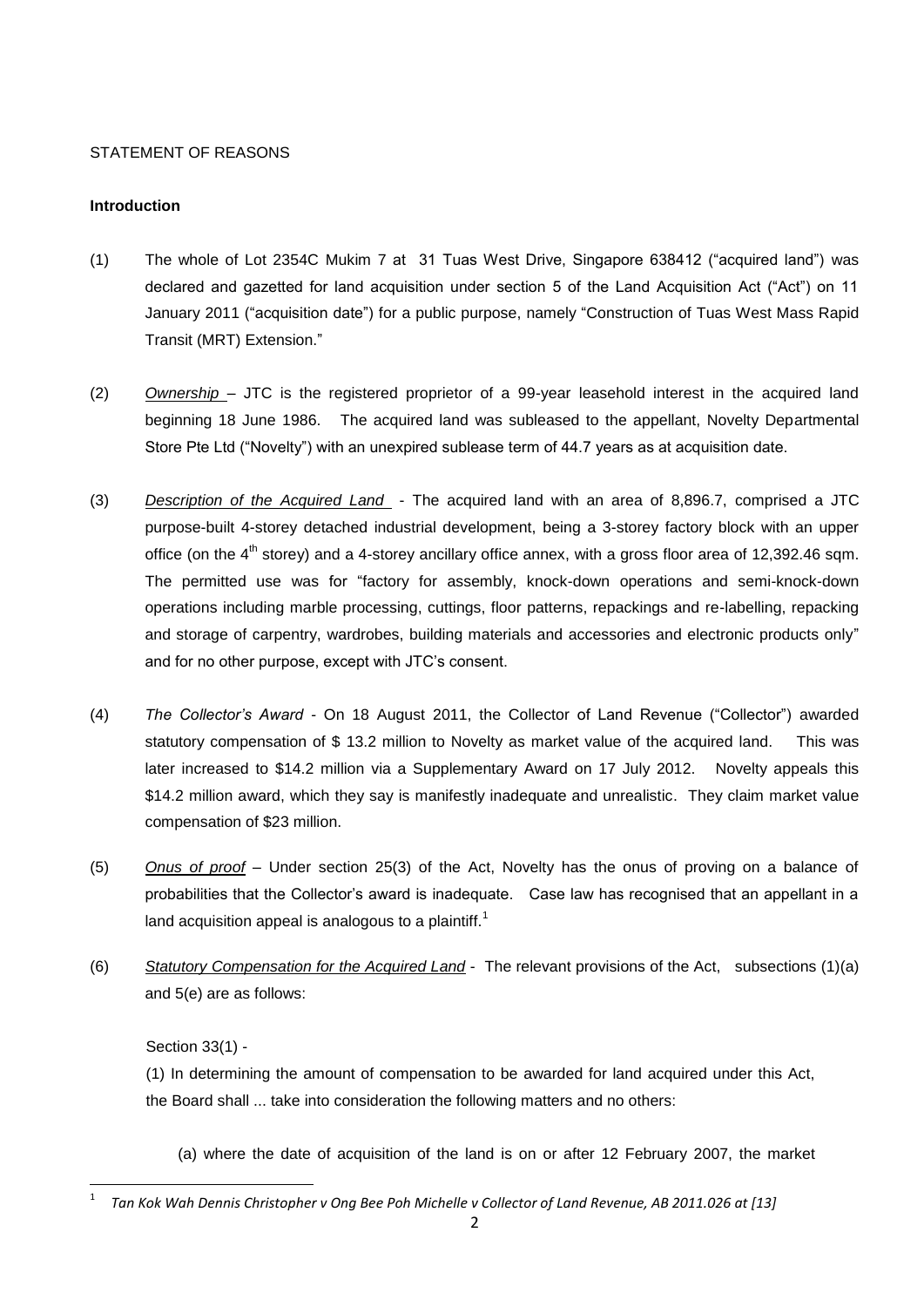value of the acquired land -

```
.....
```
 $33(5)(e) -$ 

(5) For the purpose of subsection (1)(a) -

…………………………………………..

(e) The market value of the acquired land shall be deemed not to exceed the price which a bona fide purchaser might reasonably be willing to pay, after taking into account the zoning and density requirements and any other restrictions imposed under the Planning Act (Cap 232) as at the date of acquisition and any restrictive covenants in the title of the acquired land …."

## **Expert Valuer Witnesses and Valuation Method**

- (7) *Expert Valuer Witnesses* Novelty had a panel of 3 valuers being: i) Ms Ng Choy Peng of Colliers International Consultancy and Valuation (Singapore) Pte Ltd ("Colliers"); ii) Mr Nicholas Cheng Chee Keen of DTZ Debenham Tie Leung (SEA) Pte Ltd ("DTZ"); and iii) Ms Wong Loo Kuan, Lydia of Knight Frank Pte Ltd ("KF"). Collector was represented by Mr Liaw Hin Sai and Mr Lim Soo Chin from Savills Valuation and Professional Services (S) Pte Ltd ("Savills"). The valuers jointly produced a list of agreed and disputed issues<sup>2</sup> and gave evidence at the hearing using the concurrent expert witness procedure.
- (8) *Agreed Method for valuation* Both teams of valuers used the sales comparison method to assess market value. A valuer selects properties similar to the subject property and for which there are relevant sales transactions for comparison. He notes the differences between the subject property and his selected comparables and makes adjustment in money terms for these differences. The guiding principle is to select comparables with characteristics similar to the subject property to minimise adjustments for differing characteristics. A comparable requiring fewer or smaller adjustments is preferred over a comparable requiring more or larger adjustments. The adjusted market values for each comparable are shown in unit rates to facilitate comparison. He then averages these values to calculate the assessed market value of the subject property.
- (9) *Cross-checking using a secondary method* Valuers may use a secondary method to cross-check to validate the fairness and reasonableness of their primary method.
- (10) The valuers' selection of comparables is at Appendix 1. Novelty's valuers selected 12 comparables, of which 3 comparables were common, thereby giving 9 comparables. Collector's valuers selected 4 comparables.

 $\overline{a}$ 

**<sup>2</sup>** RBD2 at Tab 8, pages 84-91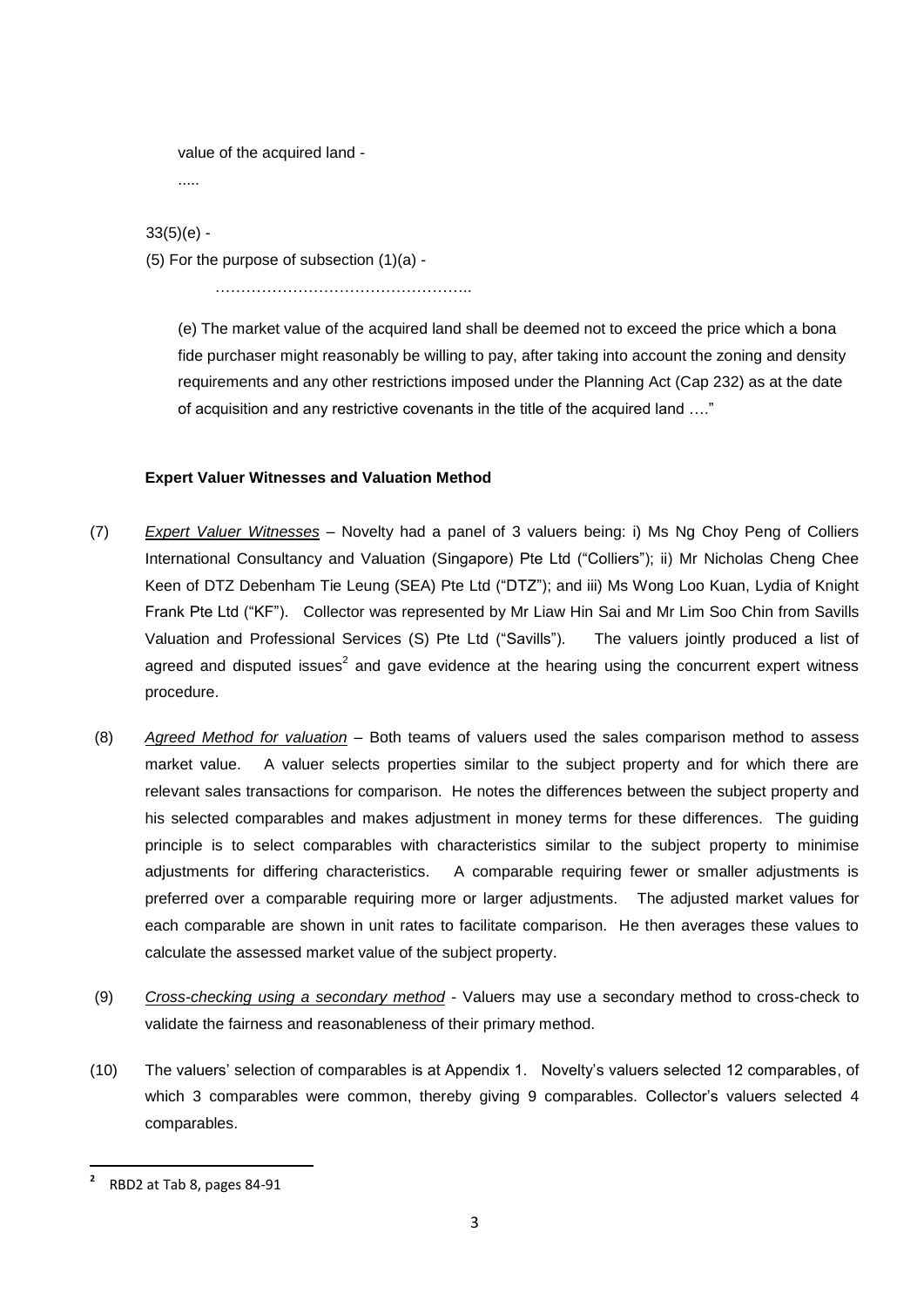- (11) *Novelty's Valuers' Selection of Comparables at Appendix 1* The three common comparables selected by Novelty's valuers were (CL-4 and KF-2), (CL-3 and KF-3) and (KF-1 and DTZ-5). Of the 9 comparables:
	- *a)* Five comparables were properties involving sale and lease-back (SLB) transactions. These 5 SLB properties had been bought by real estate investment trusts (REITs). The five SLB transactions were CL-2, (CL-3 and KF-3), (CL-4 and KF-2), DTZ-1, and (DTZ-5 and KF-1);
	- *b)* Three comparables were JTC standard factories (CL-1, DTZ-3 and DTZ-4 and one partstandard/part-purpose built factory (DTZ-5 and KF-1); and
	- *c)* Three of Novelty's comparables (CL-1, DTZ-1 and DTZ-2) were sales transactions entered into after the 11 January 2011 acquisition date.
- (12) Using 4 comparables for the Sales Comparison Method, Colliers derived a market value of \$24.5 million. They used two other methods, the Investment Method and Replacement Cost Method, to cross-check and obtained a market value of \$21.3 million and \$23 million respectively. DTZ used 5 comparables for the Sales Comparison Method and arrived at a market value of \$23 million for the acquired land. KF used three comparables for the Sales Comparison Method and arrived at a market value of \$21 million for the acquired land. KF used as their cross-check, a land acquisition award of \$29.2million made by Collector for a SLB property.
- (13) *Collector's Valuer's Selection of Comparables at Appendix 1* Collector selected 4 sales transactions involving non-SLB properties and JTC purpose-built factories. SL-4 is a replacement comparable for an earlier comparable removed by Collector, after it was discovered that it had been the subject of a liquidator sale. With this new comparable, Collector's valuer increased the market valuation of the acquired land from \$13.2 to \$14.2 million. Collector's use of the Income Method as a cross-check yielded an estimated market value for the Acquired Land at \$13,166,934.
- (14) *Objections to Collector's comparable SL-1* Novelty's valuers had objected to Collector's comparable, SL-1. KF adduced new evidence seeking to show that the circumstances of the sale created doubt as to whether it had been sold at market value. However the evidence showed that the property owners, who had wanted to relocate their operations overseas and who had been unsuccessful in getting their agent to effect a quiet sale without advertisement, were subsequently able, upon advertisement to find a buyer within less than 2 months. There was no evidence by Novelty's valuers to show that the transacted price was not at market value.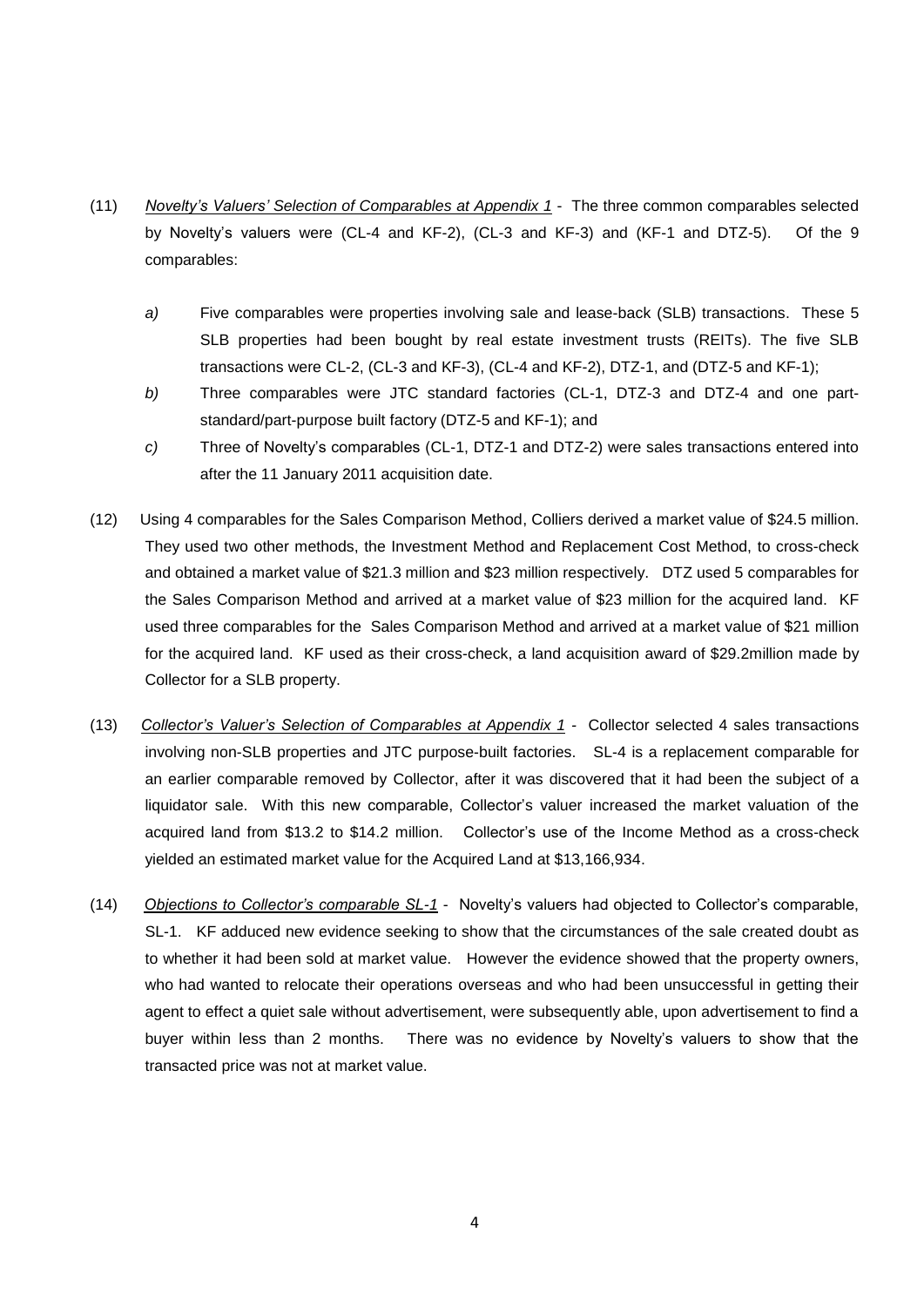#### **Issues**

- (15) The issues in this case are:
	- a) As the acquired land is not an SLB property, are SLB properties a suitable choice of comparable for valuation ?
	- b) As the acquired land is a JTC purpose-built factory, are JTC standard factories a suitable choice of comparable for valuation ?
	- c) Are sales transactions after the date of acquisition a suitable choice of comparable for valuation ? and
	- d) The adjustments made in money terms by the valuers to account for the differences in the comparables and the acquired land.

# **As the Acquired Land is not a SLB property, are SLB properties a Suitable Choice of Comparable?**

- (16) An SLB agreement is typically a finance-driven transaction involving a sale by a company of its property to a third party investor, who leases it back to the company for an agreed term at an agreed rent. This generally enables a company to release cash tied up in its real property, strengthen its balance sheet and improve operational cash flow to allow investment in its business, whilst continuing to operate on the property. The seller is often referred to as a seller/lessee and the buyer as the buyer/lessor. When parties negotiate the sale and purchase of the property, they also simultaneously negotiate the SLB terms, which are integral to the transaction. Internal due diligence requires, amongst other things, a financial analysis of the SLB arrangements. $3$  From the buyer/lessor's perspective, the SLB terms generally focus on them being able to realise an adequate rate of return on the transaction and includes a usual provision for rent escalations during the lease term. SLB leases are generally structured on a triple net basis, where a seller/lessee pays for all operating expenses, being property tax, insurance and common area maintenance expenses. SLBs range from simple structured transactions with varying lease terms to more complex structures, that are specifically customised to address the varied interests and needs of the parties.
- *(17) Guidelines of the Singapore Institute of Surveyors and Valuers (SISV) Valuation and Standards and Guidelines at (Section 1.3.2 (a)) and the International Valuation Standards (IVS) (2011) of International Valuation Standards Council (IVSC) (Section 31(a))* - These guidelines for measuring market value state:

*"…Market Value is measured as the most probable price reasonably obtainable in the market at the date of valuation. It is the best price reasonably obtainable by the seller and the most advantageous price reasonably obtainable by the buyer. This estimate specifically excludes an estimated price inflated or deflated by special terms or circumstances such as a typical financing,* 

 3 ABD (1-140) at page 34, Colliers International Topical Research Paper on Singapore. Paper 1: An Introduction to Industrial Reits and Its Sales Process"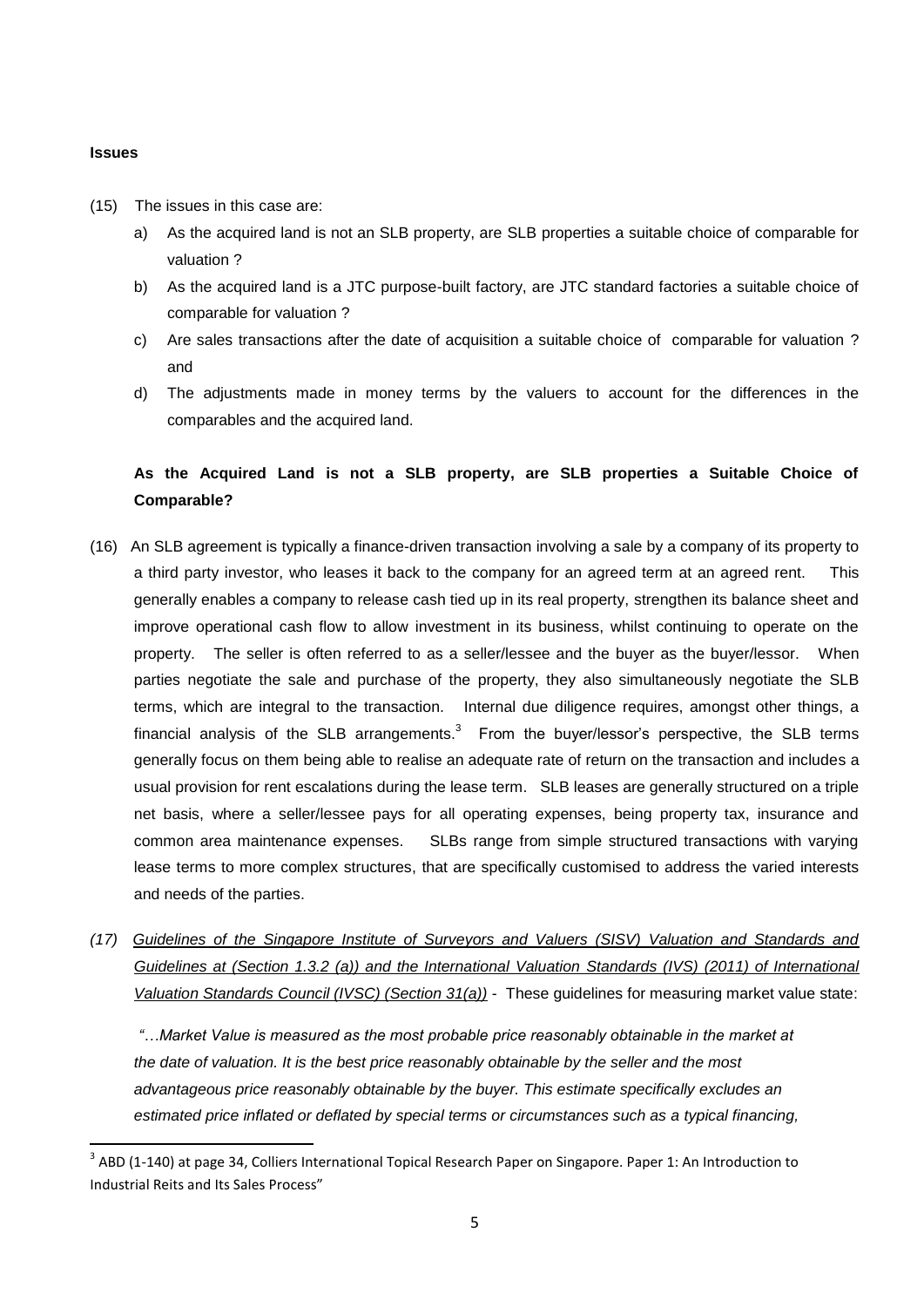*sale and leaseback arrangements, special considerations or concessions granted by anyone associated with the sale, or any element of Special Value...* " (emphasis added)

 Both professional bodies refer to SLB arrangements as special terms or circumstances, that should be excluded in estimating market value. The SISV Standards and Guidelines were drawn up in 2005 and is current as is the IVSC counterpart.

|                   | $CL-2$         | <b>CL-3/KF-3</b> | <b>CL-4/KF-2</b> | DTZ-1           | <b>DTZ-5/KF-1</b> |  |  |
|-------------------|----------------|------------------|------------------|-----------------|-------------------|--|--|
| <b>Address</b>    | 51 Penjuru     | 73 Tuas South    | 1 Tuas Avenue    | 15A Tuas        | 30/32 Tuas        |  |  |
|                   | Road           | Avenue 1         | 4                | Avenue 18       | Avenue 8          |  |  |
| Lease-back        | 100% leased    | $100\%$ leased   | 100% leased      | $100\%$ leased  | 100% leased       |  |  |
| terms             | back to lessee | back to lessee   | back to lessee   | back to lessee  | back to lessee    |  |  |
|                   | for 5 years    | for 7 years      | for 3 years      | for $7+7$ years | for 5 years       |  |  |
| Rental            | 1.5% p.a.      | $1.5%$ p.a.      | 2% p.a.          | 2% p.a.         | 1.5% p.a.         |  |  |
| increment         |                |                  |                  |                 |                   |  |  |
| <b>Triple net</b> | Yes            | <b>Yes</b>       | <b>Yes</b>       | Yes             | Yes               |  |  |
| basis?            |                |                  |                  |                 |                   |  |  |

*(18) Collector's compilation of Novelty valuers 5 comparables with SLB terms* are as follow:

*(19) Arguments raised by Collector on the selection of SLB properties as comparables* - As a SLB arrangement typically includes a guaranteed income stream that comes with a guaranteed tenant with built-in escalation of rent structures, a SLB property carries lower risks and provides a purchaser with stability of income. SLB property prices therefore tend to be higher relative to an ordinary sale and purchase. A notable feature of a SLB property involving JTC landed factories, that is not found in non-SLB properties, is the triple net basis, where a seller/lessee undertakes as lessee, to continue to pay for the repairs, maintenance and insurance, property tax and JTC annual land rent, which would otherwise have to be borne by a buyer/lessor based on standard lease terms. This contributes to a higher than normal market value price for a SLB property paid by a buyer/lessor. $4$  SLB properties are favoured by REITS, who are the majority purchasers of SLB industrial properties. As the acquired land is not an SLB property, SLB transactions are not representative of the fair market value of the acquired land. The SLB comparables in paragraph (18) embedded with "favourable" leasing terms, such as secured tenancy terms ranging from 3 years to 7 + 7 years, built-in rental escalation, triple net rent basis, where costs of repairs, maintenance, insurance, property tax and land rent are borne by the lessee, would attract price premiums relative to non-SLB industrial properties.

 4 2 nd affidavit of Liaw Hin Sai at [12] page 6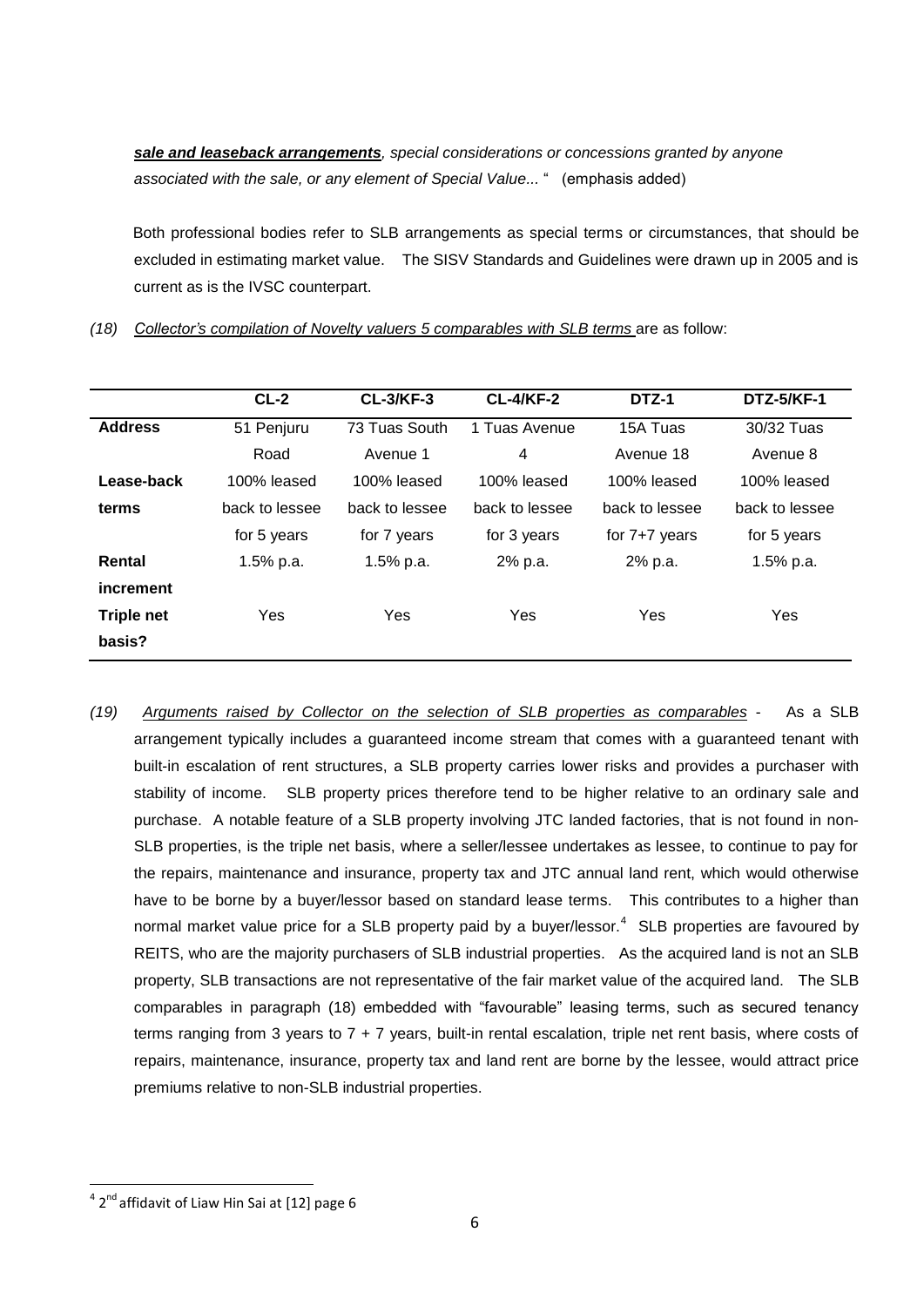- (20) To substantiate their point, Collector's valuers produced a valuation and price analysis of 10 industrial properties, 8 of which had been owner occupied and later sold under SLB terms to REITs between August 2001 to December 2012.<sup>5</sup> A comparison of the valuations obtained by the sellers of the properties (then owner-occupied and without SLB terms) and the valuations obtained by intending REIT purchasers to value the properties with SLB terms, showed significant differences ranging from 15% to 82% with the REIT purchase prices giving a price premium over seller/lessees' valuations.<sup>6</sup> Although Novelty's valuers did not agree with the analysis, they did not dispute the information or data, which Collector had compiled from publicly available information.
- (21) Collector's valuers cited papers published by Colliers<sup>7</sup> to substantiate their point that SLB transactions command price premiums relative to non-SLB transactions.
- (22) Novelty's valuers' reasons for selecting SLB properties as comparables were:
	- i) SLB properties should not be excluded as comparables, as SLB terms no longer constitute special transaction terms or circumstances as there are more Singapore listed industrial REITs buying SLB properties after 2005. SLB financial arrangements might have tended to inflate sale prices, when REITs were less prevalent. With more REITs competing for SLB transactions, property prices will be negotiated at arm's length and reflect market price. REITs now require valuers to certify that the SLB terms are at the market rates, whilst under the Monetary Authority of Singapore's Code of Collective Investment Scheme, a REIT cannot acquire a property at more than 110% of its assessed value, nor dispose of it at less than 90% of its assessed value. These points raised by Novelty' valuers relate only to what REITs do or are required to do when dealing with SLB properties. The issue here is very different, viz whether a SLB property is different from and commands a price premium relative to a non-SLB property and therefore whether it is appropriate to select SLB properties as comparables to assess the market value of a non-SLB property.
	- ii) The acquired land should be valued on the basis of its most probable use, a price the most probable buyers would pay or the potential value based on the "highest and best use" principle. It was argued that Novelty could have offered to sell the acquired land on SLB terms to cash in the capital value of the Property and yet continue to operate the business without disruption. The Board adopts the approach in the case of *Swee Hong Investment Pte Ltd v Collector of Land Revenue [2004] SGCA 5.* In that case, an owner of 5 strata lots argued that the Collector should not have valued each strata lot separately and should have valued the whole development on the basis of an en bloc sale and then divide the market value sum amongst each of the strata lot owners based on their strata lot share values. The Court of Appeal decided that there was no evidence of and no reason to value the acquired property on an en bloc basis, adding that a decision on such a

**.** 

<sup>5</sup> RBD2 at Tab 18, page 147

 $^6$  NE 29 May 2014 at page 78:18 to page 80:3

 $^7$  ABD2 at Tab 10, page 71. Tab 13 at page 84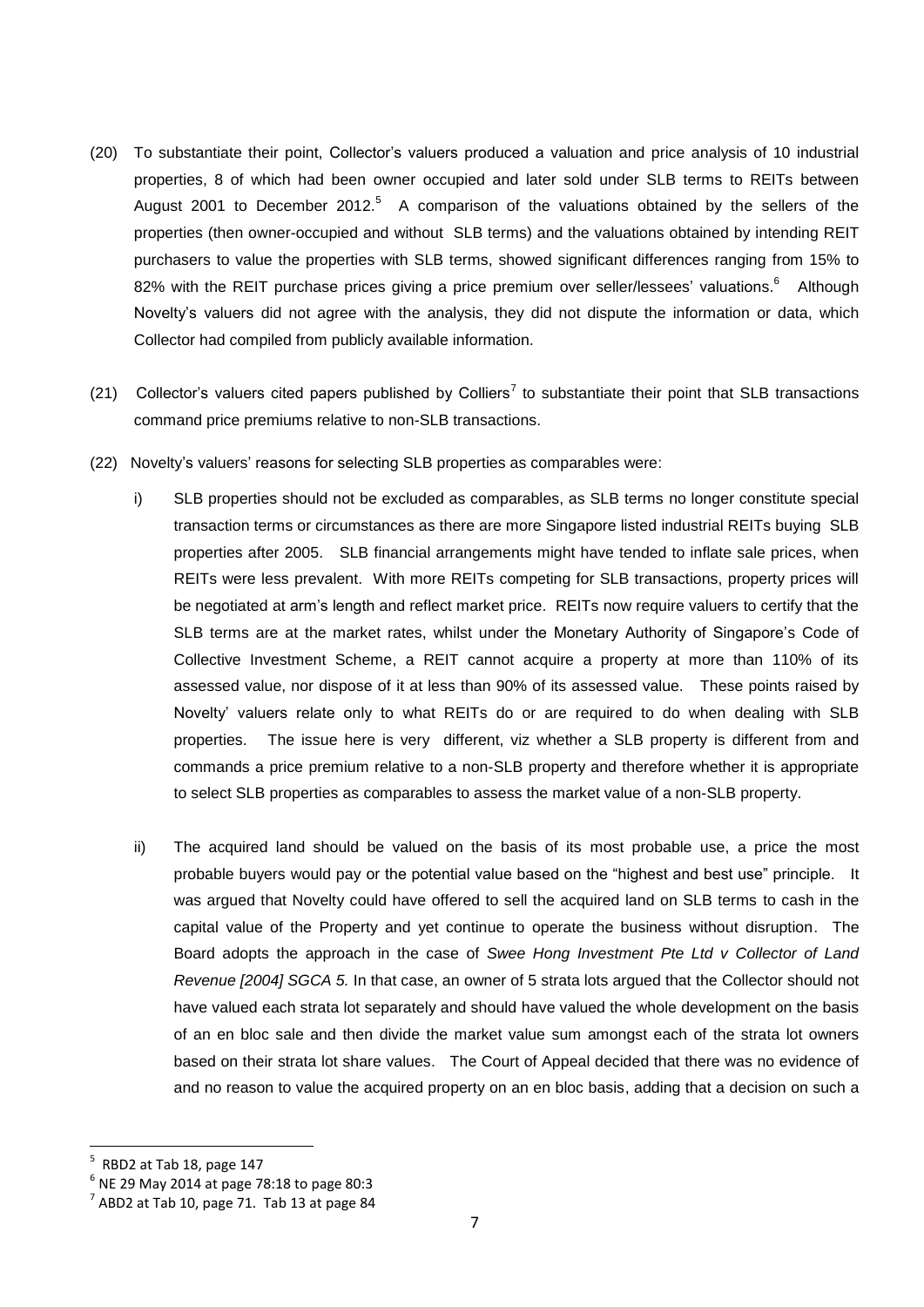case be left for an appropriate case on another day. In the same vein, the acquired land is not a SLB property and it would be speculative to so assess the acquired land.

iii) Novelty's valuers used the income capitalization approach to show that the prices of SLB comparables were not inflated. They used an 8.25% capitalization rate (discount rate) for the SLB lease periods and lower capitalization rates ranging from 7.00% to 7.50% to discount future rental income for the reversionary lease terms. This was to demonstrate that SLB terms did not inflate property prices as this method would yield the same market values as the transacted prices of the SLB properties.<sup>8</sup> There was no explanation on why lower capitalization rates were used to discount the reversionary lease period that were not subject to SLB terms. This approach, which suggests a higher risk associated with the fixed SLB income streams relative to the future undefined reversionary non-SLB income streams from rental, do not prove that SLB properties do not attract price premiums relative to non-SLB properties.

# **As the acquired land is a JTC purpose-built factory, are JTC standard factories a suitable choice of comparables for valuation ?**

- (23)The Acquired land comprises a JTC purpose-built 4-storey detached industrial development, being a 3 storey factory block with an upper office (on the  $4<sup>th</sup>$  storey) and a 4-storey ancillary office annex, with a gross floor area of 12,392.46 sqm as described in paragraph (3). Collector challenged Novelty valuers' selection of 3 JTC "standard factories" (CL-1, DTZ-3 and DTZ-4) and 1 part-standard/part-purpose built factory (DTZ-5 and KF-1) as comparables:
	- (i) Collector's valuers had selected comparables, that were multi-storey purpose-built factories and not JTC standard factories, which are mostly single storey buildings with a mezzanine floor. A typical JTC standard factory is smaller and low rise (usually with  $2$  storeys), tend to have a higher proportion of ground floor space, which is superior to upper floor space because a ground floor is usually built with a higher ceiling, has more loading capacity and is more convenient for loading and unloading. They tend to be more adaptable to a wide range of industrial uses compared to purpose-built factories for specific industrial uses, are in higher demand and command higher rent per square metre of GFA than purpose-built factories, especially larger ones.<sup>10</sup> The difference is fundamental as the two types of factories are different products and not alike. Novelty's valuers had, in their selection, failed to give effect to paragraph 3.3.4 of SISV's Valuation Standards and Guidelines, that states that in applying " *the comparison method, the Valuer should have knowledge of the standards of the local market, the subject and the comparables, and the typical buyer preferences and price reactions."*<sup>11</sup>

1

<sup>8</sup> Exhibit "A1" dated 29 May 2014

<sup>&</sup>lt;sup>9</sup> 2<sup>nd</sup> affidavit of Liaw Hin Sai at [36]

 $10^{10}$  2<sup>nd</sup> affidavit of Liaw Hin Sai at  $[38]$  –  $[39]$ 

 $11$  1<sup>st</sup> affidavit of Liaw Hin Sai and exhibit LHS-4 at page 76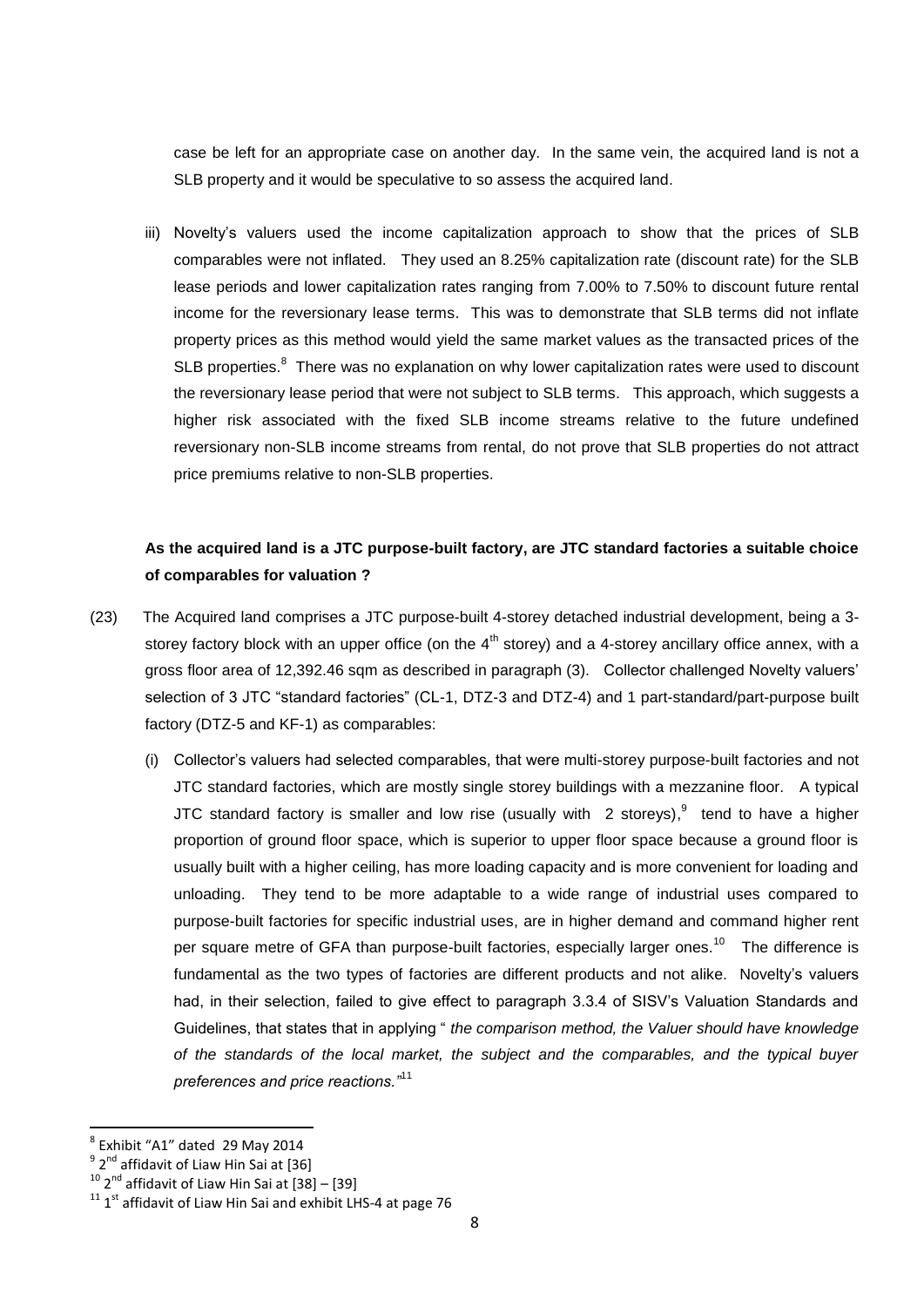- (ii) Another key variable was the GFA or the absolute size of the built up factory. The GFA of the acquired land was 1.2 times, 1.8 times, 0.93 times and 0.7 times that of Collector's 4 comparables. On the other hand, the GFA of the acquired land was 5 times that of CL-1, 2.6 times that of DTZ-3 and 6.5 times that of DTZ-4. Whilst Collector's valuers had made appropriate adjustments for GFA differences, this had not been done by Novelty's two valuers. Where there are market transactions of properties with broadly similar GFA, it is not appropriate to select properties with very much smaller GFA as comparables<sup>12</sup>. A related issue was the Gross Plot Ratio ("GPR") computed as the ratio of GFA over the area of the land. The acquired land had a GPR of 1.39. The GPR of CL-1. DTZ-3 and DTZ-4 were 0.53, 0.81 and 0.46 respectively.
- (iii) Collector's valuer also questioned the use of KF-2 as a comparable as it was a 3-storey part automated/part-conventional chemical warehouse building with higher building specification for such use.

In light of the difference between JTC standard factories and JTC purpose–built factories, the choice of JTC standard factories, without adequate adjustment, is not appropriate.

## **Are sales transactions after the acquisition date a suitable choice of comparable for valuation ?**

- (24)Two of Novelty's valuers selected 3 comparables (CL-1, DTZ-1 and DTZ-2) that were transacted for price after the 11 January 2011 acquisition date, being 14 January 2011 for CL-1 and 31 March 2011 for DTZ-1 and DTZ-2. It is reasonable to assume that after notification of acquisition on 11 January 2011, that prices of properties in vicinity of the acquired land would enjoy an uplift from the news of a Mass Rapid Transit Line that would serve the Tuas area. This would improve transportation and increase the attractiveness of a property. In the absence of any evidence to the contrary, the Board accepts that the fact of acquisition for an MRT line would have a positive impact on prices of properties in the area. DTZ did not offer any evidence on the likely impact on price or make any adjustment to the prices of DTZ-1 or DTZ-2 beyond saying that he 'didn't believe that they were impacted.<sup>13</sup>" Colliers too, did not make any adjustment.
- (25) Objection was raised to one of Collector's comparables, SL-4, which was transacted for an agreed price under an option for sale granted on 6 January 2011. The exercise of the option after acquisition date does not compromise its suitability as a comparable because the price was agreed before acquisition date.

**.** 

<sup>&</sup>lt;sup>12</sup> 2<sup>nd</sup> affidavit of Liaw Hin Sai at [32]

 $13$  NE 30 May 2014 at page111:24 - 111:25.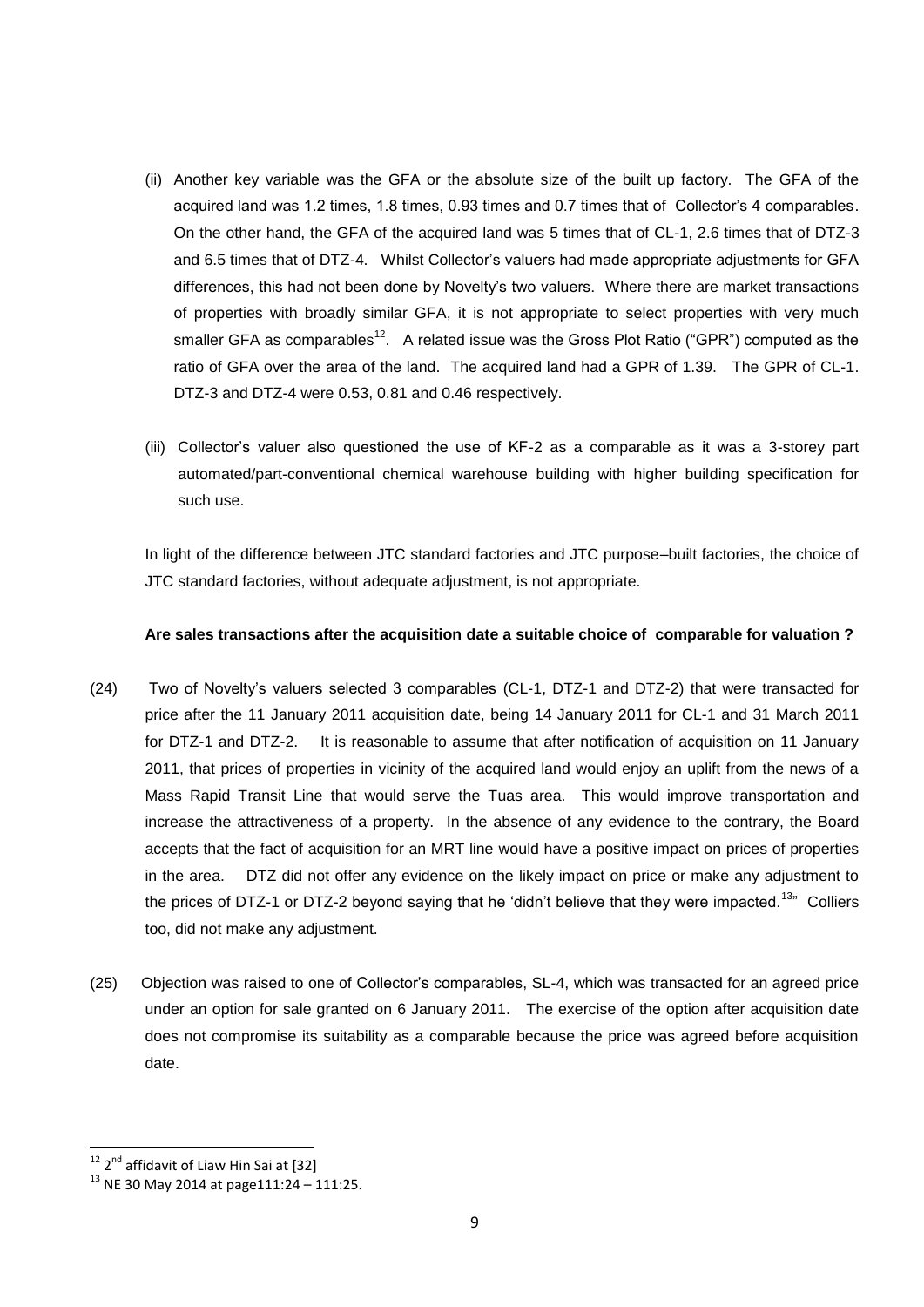(26) On the evidence presented to the Board, the Board finds that the comparables involving SLB property transactions are not representative of the sale prices for transactions without SLB terms. In light of the difference between JTC standard factories and JTC purpose –built factories, the choice of JTC standard factories, without adequate adjustment, is not appropriate. Two of Novelty's valuers had also selected transactions after the date of acquisition, which difference was compounded when no attempts were made to adjust for this factor. These 3 main points would be sufficient to dispose of this appeal without going into the details on the adjustments to be made for the differences in the comparables relative to the subject property. However for completeness, the Board will deal with some points on adjustments.

# **Adjustments made in money terms for the differences in the comparables and the acquired land made by both parties' valuers**

- (27)There were also issues with adjustments made for factors, such as time of sales, location, tenure and building condition among others. Some of them are:
	- *i) Time factor –* Novelty's valuers were of the view that comparables transacted more than 6 months of acquisition date, should not be used. Their comparables were all within 5 months of acquisition date. In markets with abundant sales, such as the HDB resale market, finding comparables transacted within a short period before acquisition date, does not pose issues. When valuing industrial properties, it may not be practicable to restrict selection of comparables to within 6 months before acquisition date. Valuers, using reasonable indicators that can benchmark market value changes, should be able to adjust appropriately for this factor for comparables transacted *before* acquisition date.
	- ii) *Range of price adjustments* Novelty valuers took issue with Collector's valuer's reliance on data relating to JTC Upfront Premiums for 30-year leasehold industrial land, as a basis for the time adjustments for their comparables. Using two transactions, one in Pioneer Road North sold at \$511 psm in December 2009, and the other at \$932 psm in December 2010, one of Novelty's valuers<sup>14</sup> argued that there had been a price growth of 82% over the 12 months, or an equivalent monthly price growth of 6.8% and that the price adjustments made by Collector's valuers for first quarter 2010 to September 2010 were insufficient. It must be noted that advancing a proposition of a general price growth of 82% between December 2009 and December 2010 based on only two transactions is not realistic. The use of JTC upfront land premiums in the subject area could be a proxy for price changes for properties in the subject area, in the absence of other more representative indicators.
- (28) On the evidence and for the reasons given, the Board finds that:
	- a. Novelty has not discharged the onus of proving that the statutory compensation award of \$14.2 million is inadequate;

 $\overline{a}$ 

<sup>&</sup>lt;sup>14</sup> Colliers Ms Ng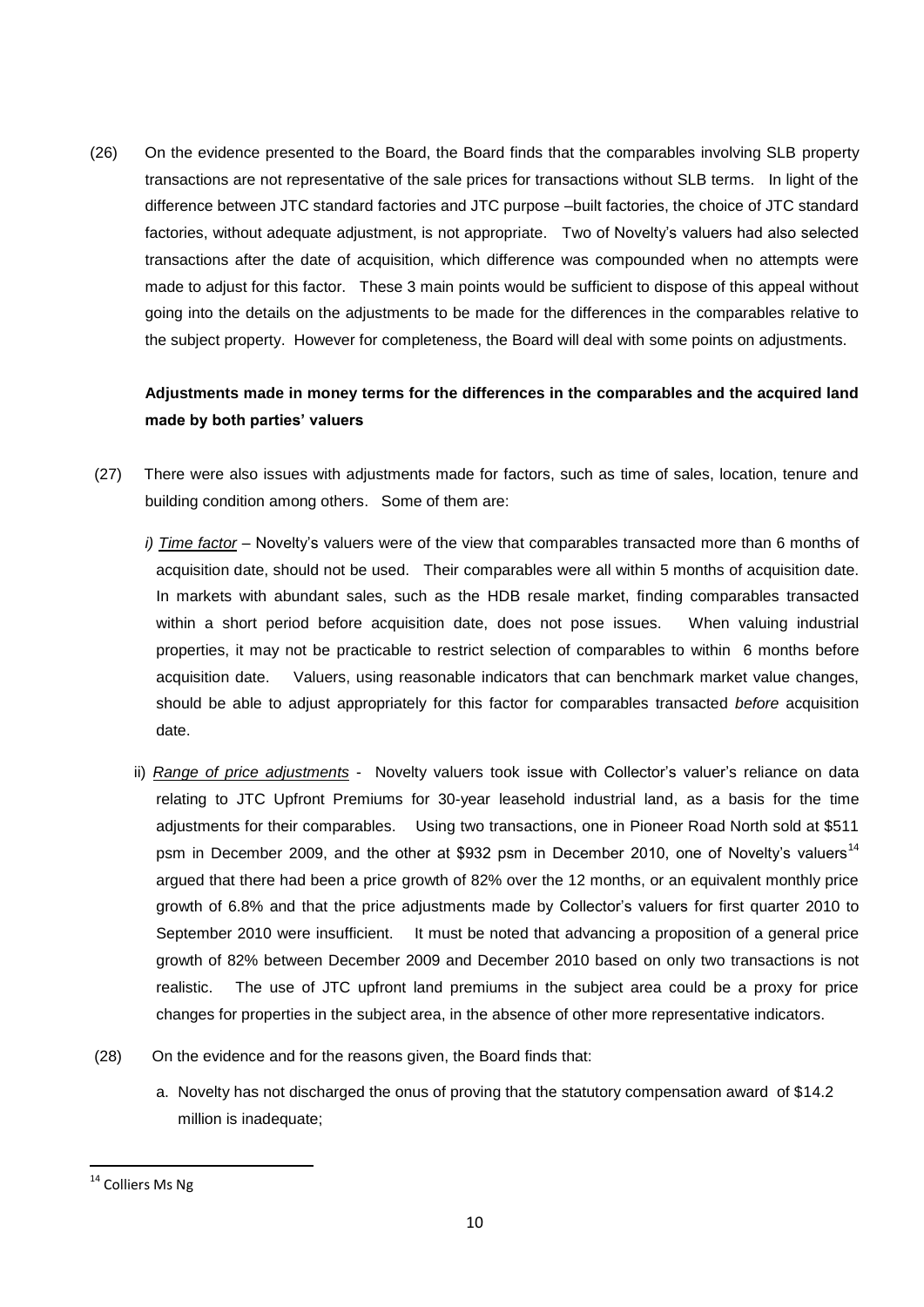b. the appeal fails and the Board, in accordance with section 35(1), confirms the award of the Collector; and

*Costs*

(e ) as the amount awarded by the Board does not exceed the sum awarded by the Collector, the costs of the appeal to the Board are, in accordance with section 32(1) to be paid by Novelty.

**Dated: 18 December 2014**

Commissioner of Appeals Ms Foo Tuat Yien Assessor Ms Wo Mei Lan Assessor Dr Sing Tien Foo